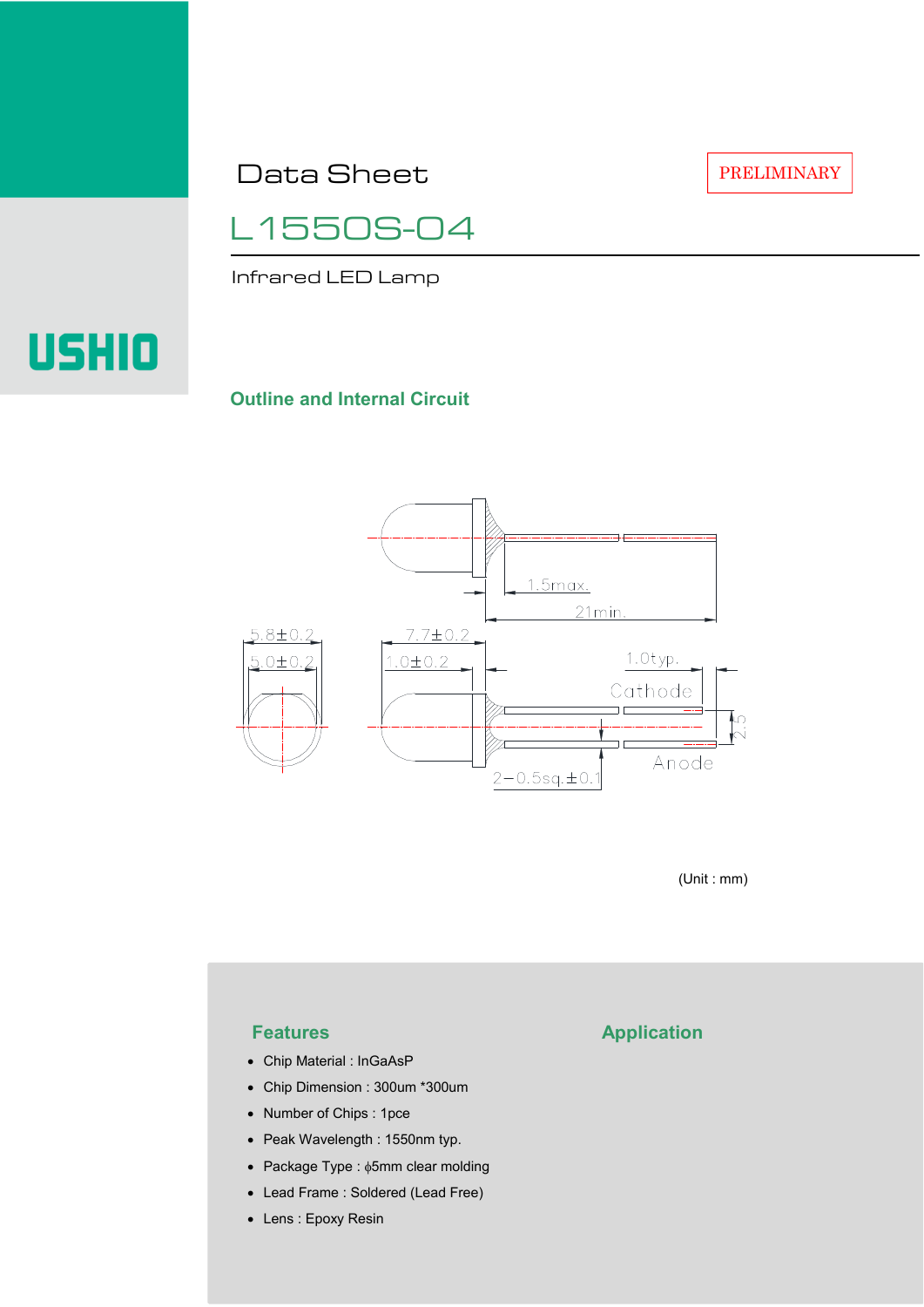

#### **Absolute Maximum Ratings (Tc=25°C)**

| <b>Item</b>                  | <b>Symbol</b> | <b>Ratings</b>  | <b>Unit</b> |
|------------------------------|---------------|-----------------|-------------|
| Power Dissipation            | <b>PD</b>     | 130             | mW          |
| <b>Forward Current</b>       | IF            | 100             | mA          |
| <b>Pulse Forward Current</b> | <b>IFP</b>    | 1000            | mA          |
| Reverse Voltage              | VR.           | $\overline{5}$  | $\vee$      |
| <b>Thermal Resistance</b>    | Rthja         | 250             | K/W         |
| Junction Temperature         | Tj            | 120             | $^{\circ}C$ |
| <b>Operating Temperature</b> | Topr          | $-40 \sim +100$ | $^{\circ}C$ |
| Storage Temperature          | Tstg          | $-40 \sim +100$ | $^{\circ}C$ |
| <b>Soldering Temperature</b> | <b>TSOL</b>   | 265             | $^{\circ}C$ |

‡Pulse Forward Current condition : Duty 1% and Pulse Width=10us.

‡Soldering condition : Soldering condition must be completed with 3 seconds at 265°C.

### **Optical and Electrical Characteristics (Tc=25°C)**

| <b>Parameter</b>            | <b>Symbol</b>    | <b>Min</b> | <b>Typ</b> | <b>Max</b> | <b>Unit</b> | <b>Test Condition</b> |
|-----------------------------|------------------|------------|------------|------------|-------------|-----------------------|
| Forward Voltage             | <b>VF</b>        |            | 0.9        | 1.3        | $\vee$      | IF=50mA               |
|                             | <b>VFP</b>       |            | 1.7        |            |             | $IFP=1A$              |
| <b>Total Radiated Power</b> | P <sub>O</sub>   |            | 3.8        |            | mW          | $IF=50mA$             |
|                             |                  |            | 21         |            |             | $IFP=1A$              |
| Radiant Intensity           | IE               |            | 31         |            | mW/sr       | $IF=50mA$             |
|                             |                  |            | 170        |            |             | $IFP=1A$              |
| Peak Wavelength             | $\lambda$ p      | 1500       |            | 1600       | nm          | $IF=50mA$             |
| <b>Half Width</b>           | $\Delta \lambda$ |            | 120        |            | nm          | $IF=50mA$             |
| Viewing Half Angle          | $\theta$ 1/2     |            | ±24        |            | deg.        | $IF=50mA$             |
| <b>Rise Time</b>            | tr               |            | 30         |            | ns          | $IF=50mA$             |
| Fall Time                   | tf               |            | 70         |            | ns          | $IF=50mA$             |

‡Radiated Power is measured by G8370-85.

‡Radiant Intensity is measured by Ando Optical Multi Meter AQ2140 & AQ2742.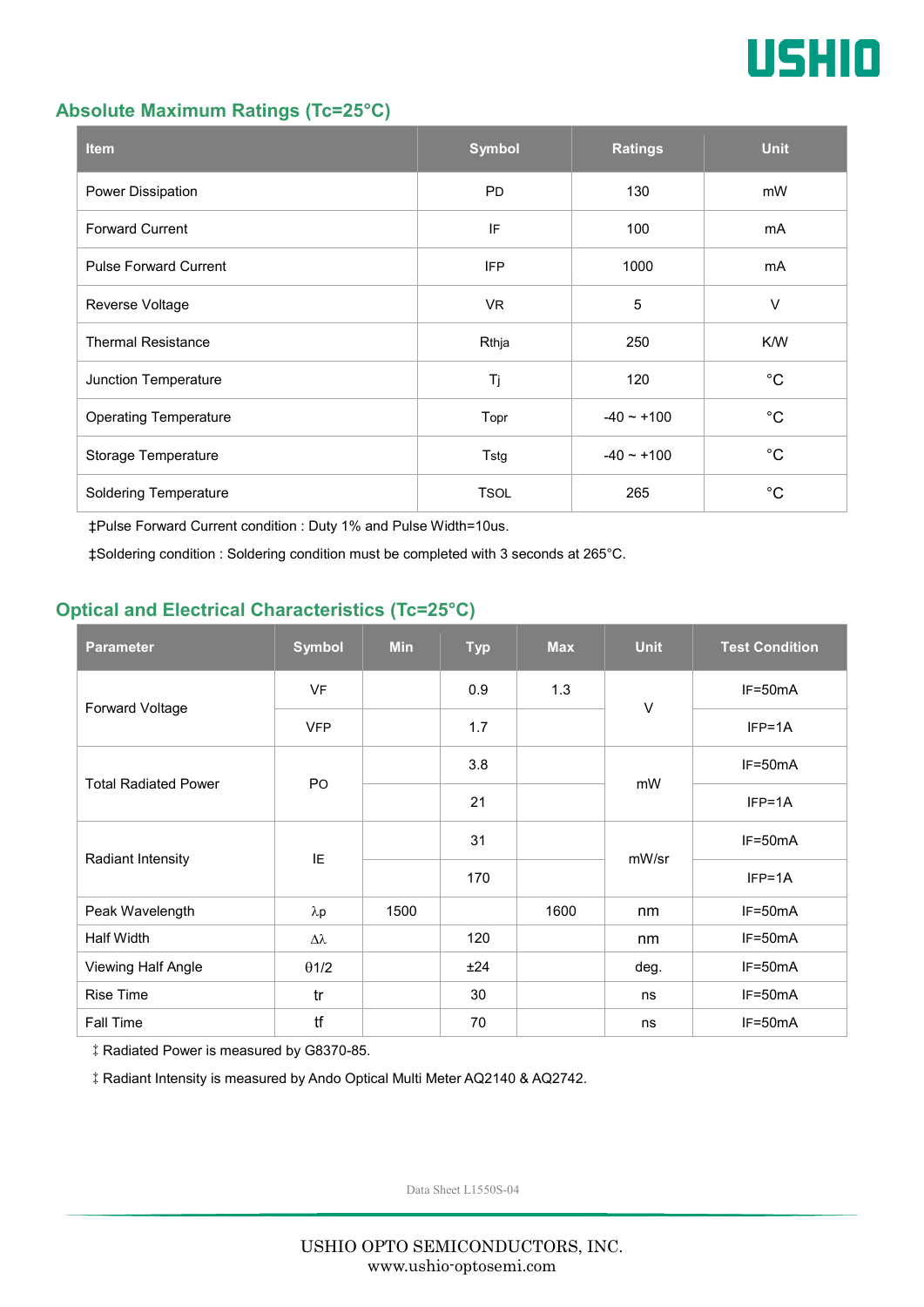

#### **Typical Characteristic Curves**

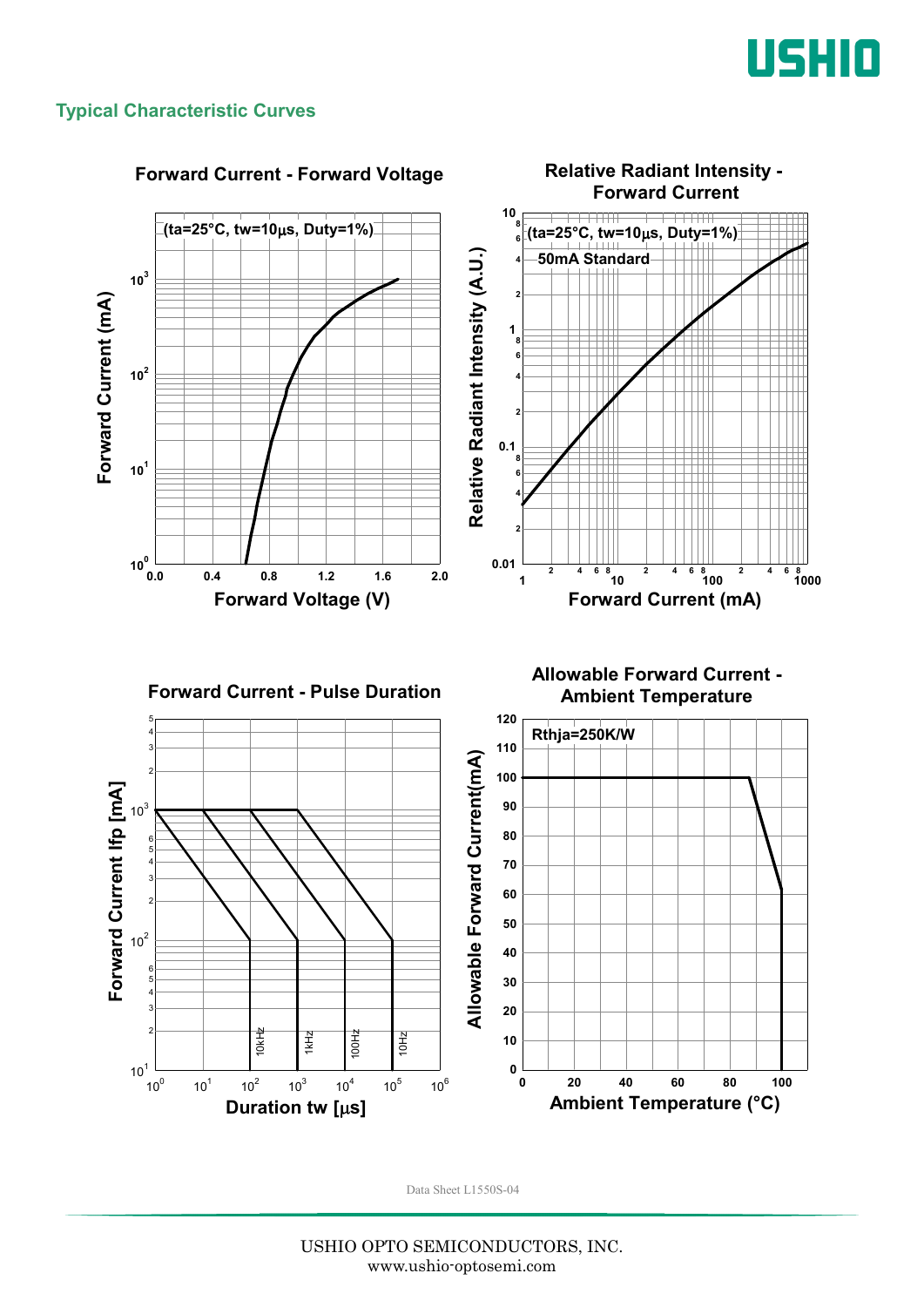



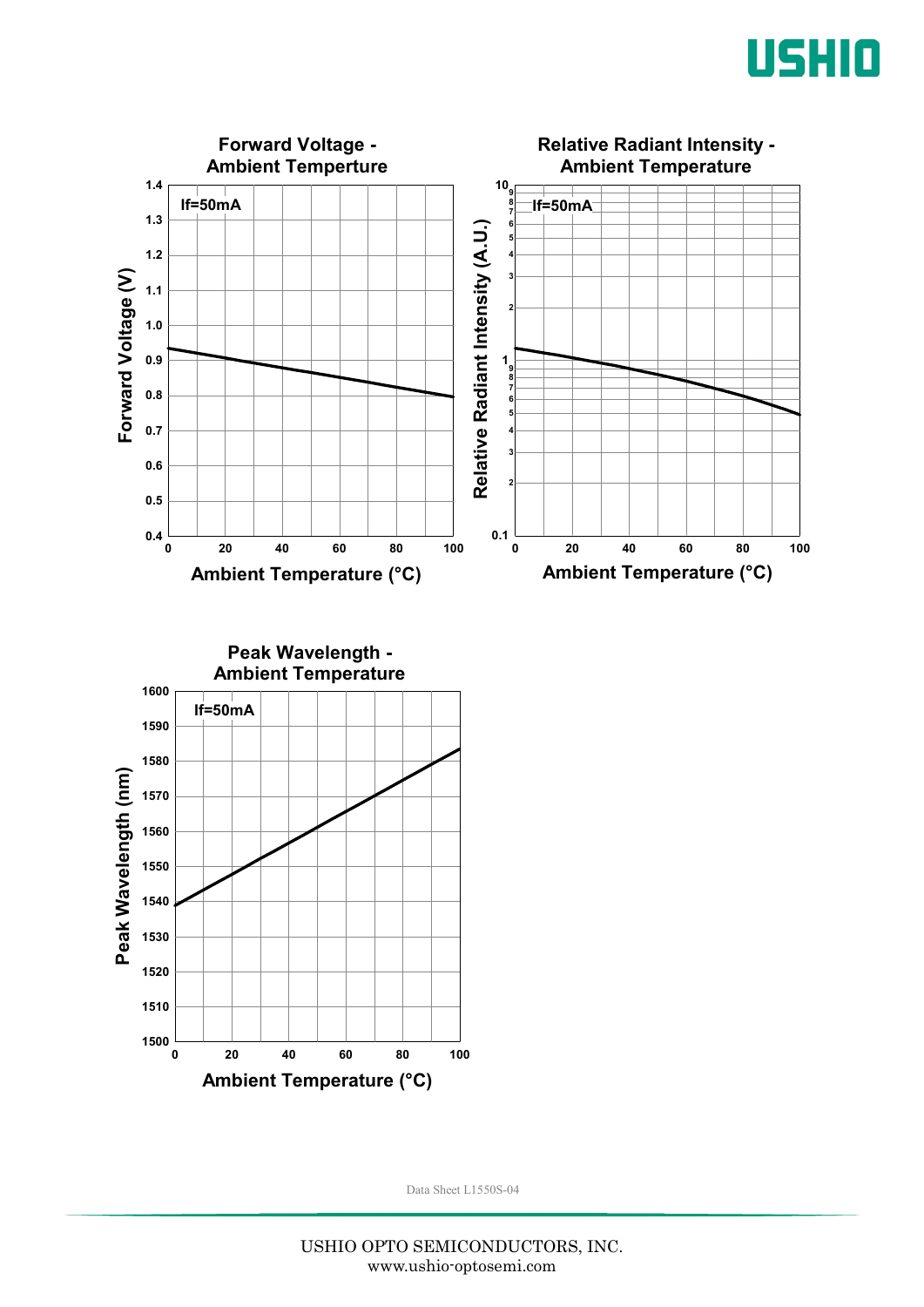